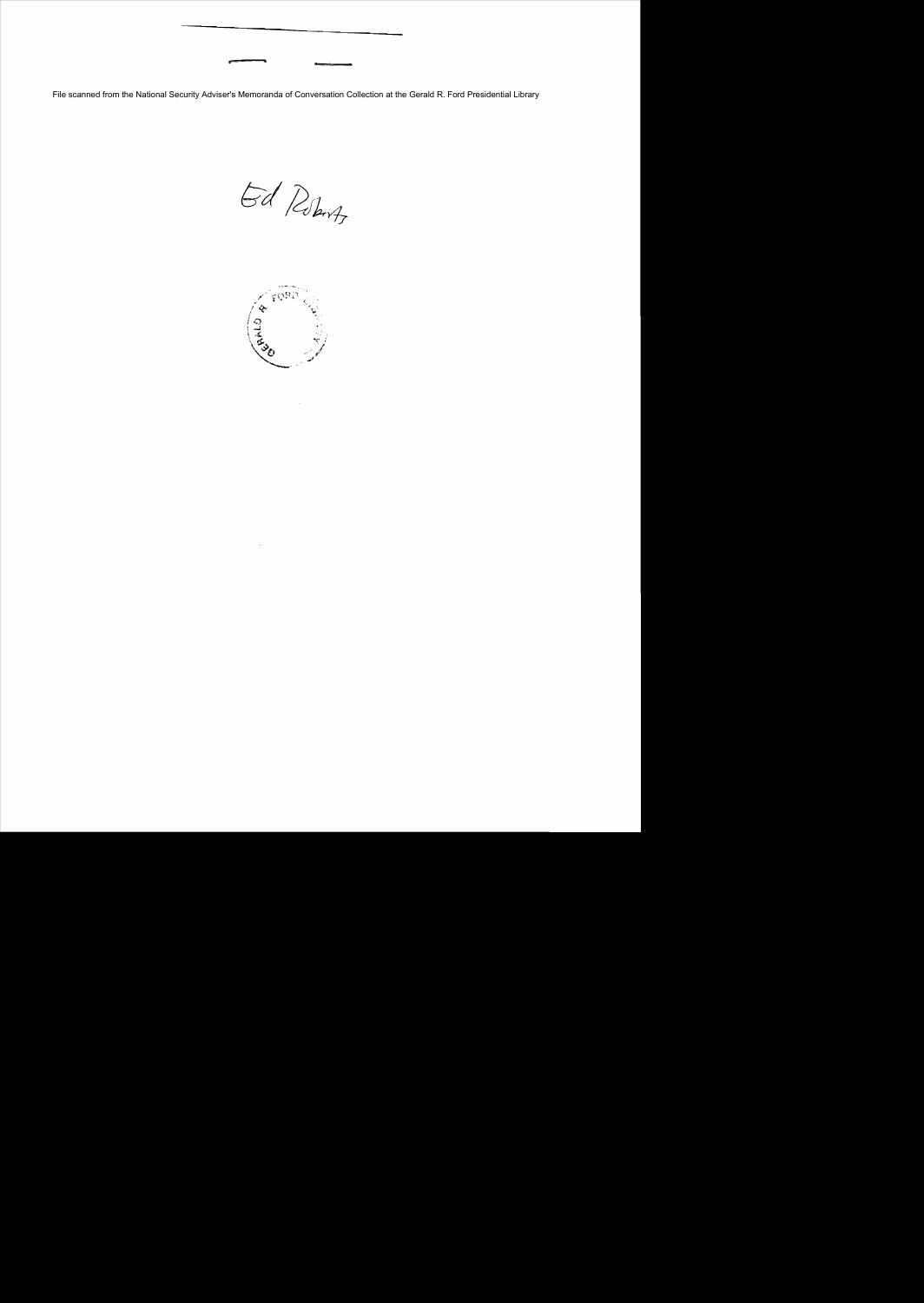Sconscropt file

- -... .. MEMORANDUM

THE WHITE HOUSE

WASHINGTON **DECLASS** 

SEGRET / NODIS / XGDS

<u>MR 01-4,#82, state</u> It. 4 eylor

**1.0**. 1253 Se

MEMORANDUM OF CONVERSATION By ELL, NAM, Date side

PARTICIPANTS:

President Ford

Dr. Henry A. Kissinger, Secretary of State and Assistant to the President for National Security Affairs

Lt. General Brent Scowcroft, Deputy Assistant to the President for National Security Affairs

DATE & TIME: Friday - December 20, 1974

PLACE: T he Oval Office

Kissinger: After our talk I wrote warmly to Sadat on your behalf. Sadat has replied with a long letter. [He reads it to the President.] He suggests we go to Israel with an extreme position and then fall back. That is not the way to do it. Also he doesn't want to give any concessions to Israel; he'd rather give them to us.

Golda said "we have to get something for going back. Does the President want us to go back for nothing?" I said no. On Monday, I will tell Dobrynin we won't do anything before the Brezhnev visit. Let's see if Israel will give us something Sunday or Tuesday.

On Cyprus, the problem is that Denktash has been so tough it is awkward for him to back off. After today's meeting, announcement about regular talks should be made. Maybe there can be a deal by March.

I think a deal is doable with Sadat.

The Chilean aid cut is disastrous. I want us to do everything possible to get arms for Chile. They can buy commercially but Defense says they won't sell if there is any DOD component.

 $FORO$ *OI"ORD()J.*  '-.y.. [고 -( • .'<~

SECRET /NODIS/XGDS

EXEMPT FROM GENERAL DECLASSIFI

SCHEDULE OF EXECUTIVE ORDER 11652<br>EXEMPTION CATEGORY 5(b)(3) EXEMPTION CATEGORY 5(b)<br>AUTOMATICALLY DECLASSIFIED ON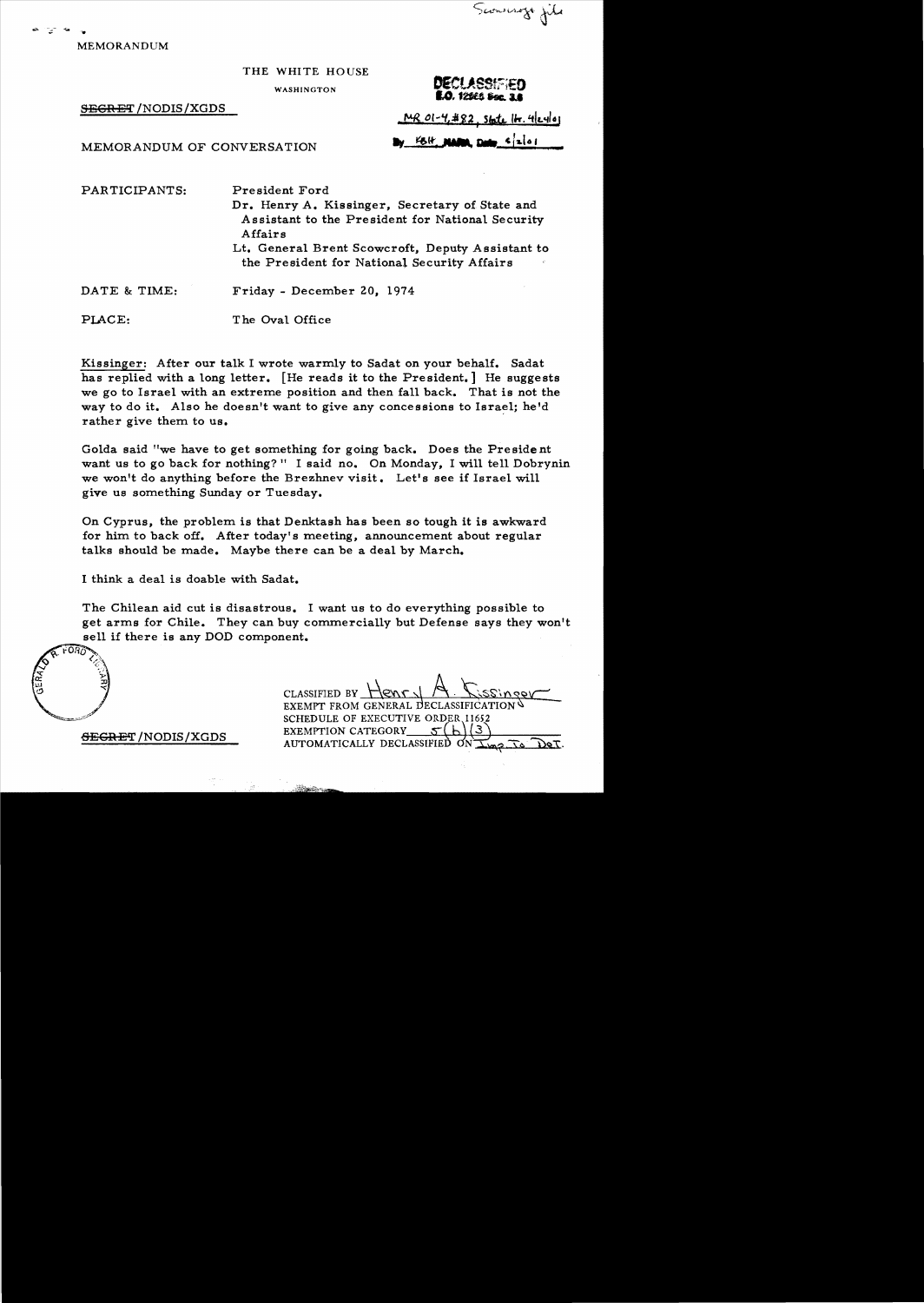## SECRET/NODIS/XGDS

The President: What about Ex-Im in the Trade Bill?

Kissinger: I'm afraid we have to buy it, but we can go in in January for a raised ceiling.

The President: How about the editorial on cargo preference? My problem is whether Long or Paul Hall thinks they have a deal.



## SEGRET/NODIS/XGDS